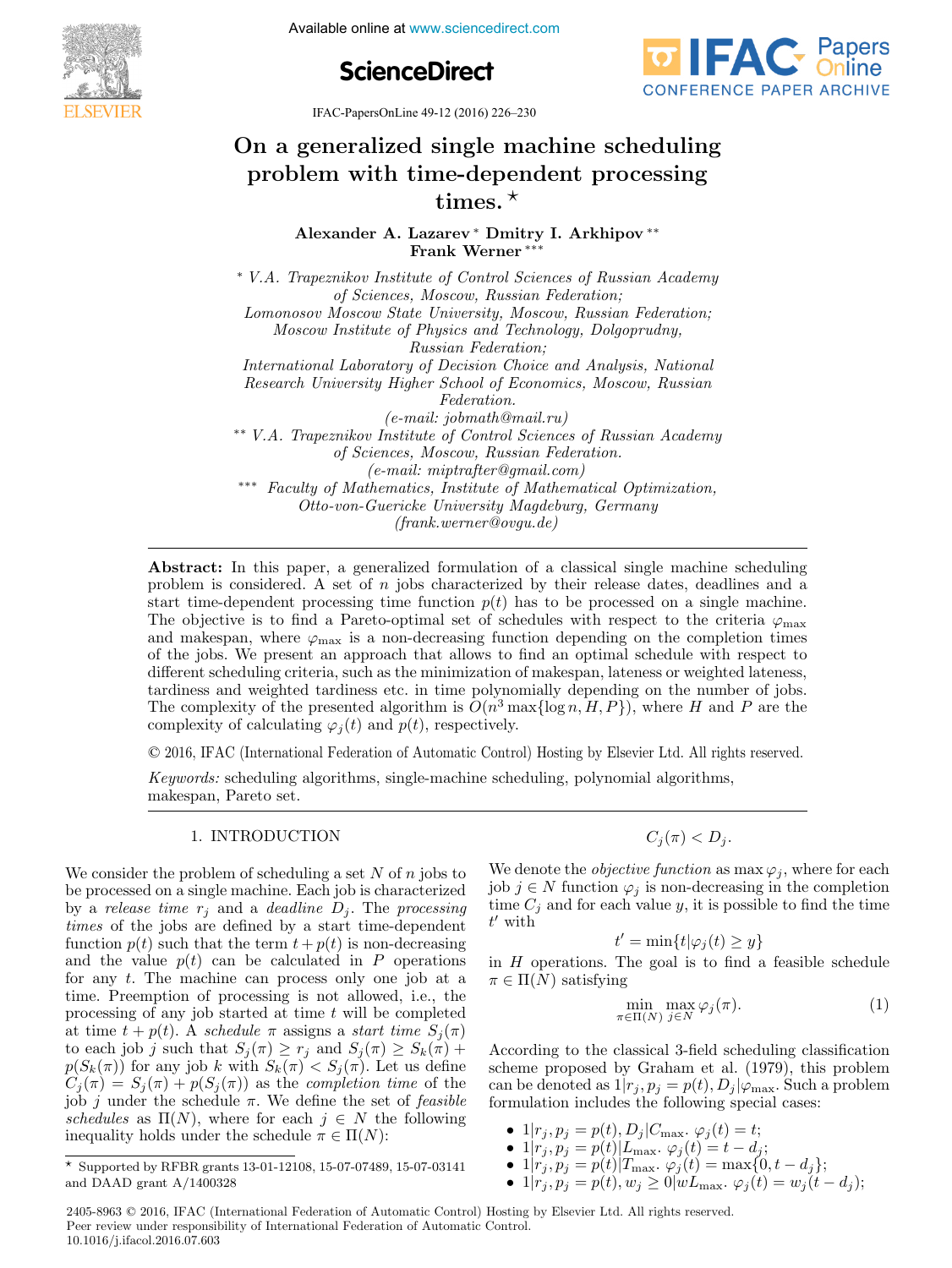• 
$$
1|r_j, p_j = p(t), w_j \ge 0|wT_{\text{max}}. \varphi_j(t) = \max\{0, w_j(t - d_j)\},\
$$

where  $w_j$  is the weight for job j. It should be noted that in all cases the function  $p(t)$  can set time intervals of the availability of the machine (time windows).

In this paper, we consider the problem of constructing a Pareto-set of schedules to solve the bi-criteria problem  $1|r_j, p_j = p(t), D_j|\varphi_{\text{max}}, C_{\text{max}}$ . To the best of our knowledge, there does not exist any solution algorithm for the problem under consideration in the literature. The existing literature about scheduling with time-dependent processing times has been reviewed in Alidaee et al. (1999) and Cheng et al. (2004). The detailed survey of single machine and parallel machine scheduling problems of jobs which have the deterioration and shorting rates presented in S. Gawiejnowicz (2008). A lot of different problems with time-dependent processing times was considered in Yin et al. (2015). The problem of minimizing the makespan for jobs with equal processing times  $1|r_j, p_j = p, D_j|C_{\text{max}}$  was considered by Simons (1978) and Garey et al. (1981). A lot of scheduling problems with equal processing times were considered in the survey by Kravchenko and Werner (2011). A polynomial LP algorithm for the problem  $P|r_j, p_j = p, D_j| \max \varphi_j(C_j)$ , where  $\varphi_j$  is a non-decreasing function for any j, was presented in Kravchenko and Werner (2007). The solution of the bicriteria problem  $1|r_j, p_j = p|L_{\text{max}}, C_{\text{max}}$  was presented in Lazarev et al. (2015).

The remainder of this paper is as follows. In Section 2, an auxiliary problem is formulated and an algorithm for its solution is presented. An algorithm to construct the Pareto set with respect to the criteria  $\varphi_{\text{max}}$  and makespan is presented in Section 3. The complexity of the presented algorithms is estimated in Section 4, and in Section 5 we give some concluding remarks.

#### 2. AUXILIARY PROBLEM

Let  $O_1(\pi), \ldots, O_n(\pi)$  be the sequence of jobs in which they are processed under the schedule  $\pi$ , and  $O(j, \pi)$  be the ordinal number of job  $j \in N$  under the schedule  $\pi$ , i.e.,

$$
O(j,\pi) = i \Leftrightarrow O_i(\pi) = j.
$$

We define a family of sets  $F = \{N_0, N_1, \ldots, N_n\}$  such that for each  $i = 0, 1, \ldots, n$ ,  $N_i$  is the set of jobs the ordinal number of which must be not larger than  $i$ , i.e., we have  $\underline{N_0} \subseteq N_1 \subseteq \ldots \subseteq N_n$ . For any  $i = 0, \ldots, n$ , we define  $N_i = N \setminus N_i$ . We say that schedule  $\pi$  satisfies the family of sets  $F = \{N_0, N_1, \ldots, N_n\}$  if for  $i = 1, \ldots, n$  and for any job  $j \in N_i$ , the inequality

$$
O(j,\pi)\leq i
$$

holds. This implies that for each  $i = 1, \ldots, n$ , only jobs from the set  $N_{i-1}$  can be processed under the ordinal number  $i$ , i.e.,

$$
O_i(\pi) \in \overline{N_{i-1}}.\tag{2}
$$

It is obvious that  $N_0 = \emptyset$ ,  $N_n = N$  and for each  $i =$  $0,\ldots,n$ , the number of jobs, which belong to set  $N_i$  is not larger than  $i$ , i.e.,

$$
|N_i| \leq i. \tag{3}
$$

For each job  $j \in N$ , we define  $N(j, F) = i$  if  $j \in N_i$  and  $j \notin N_{i-1}$ , i.e.,

$$
N(j, F) = \min_{i=0,\dots,n} \{i|j \in N_i\}.
$$

Let  $\Phi(N, F, y) \subseteq \Pi(N)$  be the set of schedules such that  $\pi \in \Phi(N, F, y)$  satisfies the given set F and for each job  $j \in N$ , the inequality

$$
\varphi_j(\pi) < y
$$

holds. Note that, if  $F^0 = \{\emptyset, \ldots, \emptyset, N\}$ , then

$$
\Phi(N, F^0, +\infty) = \Pi(N).
$$

Now let us formulate the auxiliary problem.

Auxiliary problem. Find a schedule  $\pi(F, y) \in \Phi(N, F, y)$ satisfying

$$
\min_{\pi \in \Pi(N)} \max_{j \in N} \{ C_j(\pi) | \varphi_j(\pi) < y, C_j(\pi) < D_j \}. \tag{4}
$$

To solve this problem, we need to prove the following lemma.

Lemma 1. Under the feasible schedule  $\pi \in \Pi(N)$ , the start time of the first job must satisfy the inequality

$$
S_{O_1(\pi)}(\pi) \ge r_{O_1(\pi)}\tag{5}
$$

and for each  $i = 2, \ldots, n$ , the start time of the job  $O_i(\pi)$ must satisfy the inequality

$$
S_{O_i(\pi)}(\pi) \ge \max\{r_{O_i(\pi)}, S_{O_{i-1}(\pi)}(\pi) + p(S_{O_{i-1}(\pi)}(\pi))\}.
$$
 (6)

**Proof.** Due to the definition of the schedule  $\pi$ , each job  $j \in N$  must satisfy the inequality

$$
S_j(\pi) \ge r_j
$$
  
and for any job  $k$  with  $S_k(\pi) \ge S_j(\pi)$ , the inequality  

$$
S_j(\pi) \ge S_k(\pi) + p(S_k(\pi))
$$

must hold. If  $j = O_1(\pi)$ , then statement (5) is true. If  $k = O_{i-1}(\pi)$  and  $j = O_i(\pi)$  for  $i = 2, \ldots, n$ , then inequality (6) is true.

Now let us present an algorithm to solve the auxiliary problem.

#### AUXILIARY ALGORITHM A:

- 0. Input data:  $N, F, N(1, F), \ldots, N(n, F), y.$ 1. For each  $j = 1, ..., n$  and  $i = 0, ..., n$ , set: a)  $m := 0$ ; b)  $D_j(y) := \min{\{\min t | \varphi_j(t) \geq y, D_j\}};$ c)  $N_i^m := N_i$ .
- 2. Assign the ordinal numbers  $i = n, \ldots, 1$  to the jobs according to the latest release date rule subject to the inclusion (2):

$$
O_i(\pi^m) := \arg\max_{j \in \overline{N_{i-1}^m}} r_j.
$$

3. Set the earliest possible start times of the jobs according to Lemma 1:

$$
S_{O_1(\pi^m)}(\pi^m) := r_{O_1(\pi^m)};
$$
  
\n
$$
S_{O_i(\pi^m)}(\pi^m) := \max\{r_{O_i(\pi^m)}, S_{O_{i-1}(\pi^m)}(\pi^m) +
$$
  
\n
$$
+p(S_{O_{i-1}(\pi^m)}(\pi^m))\}, i = 2, ..., n.
$$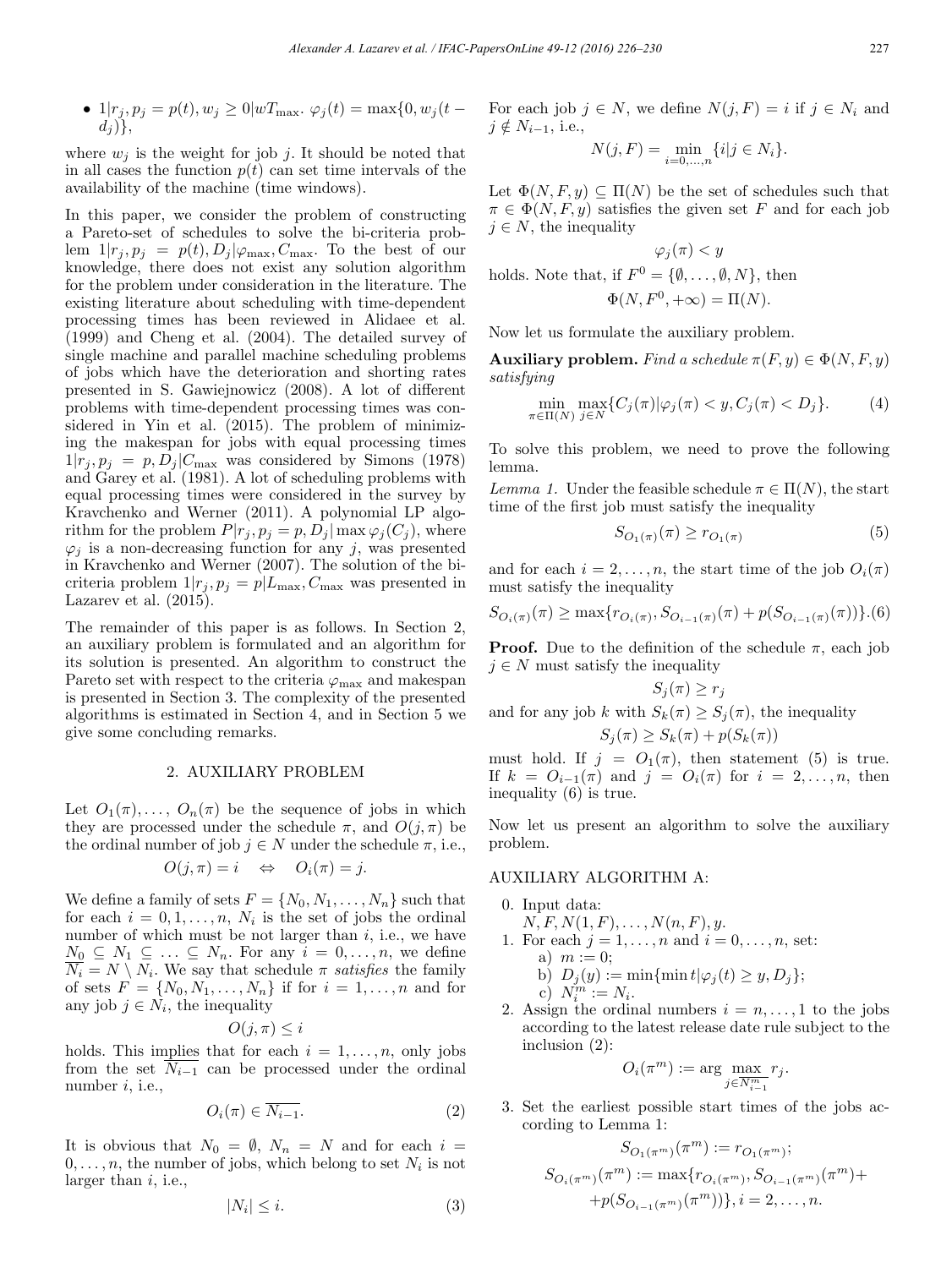

Fig. 1. Exchanging jobs under the schedule  $\pi'$ .

4. For the jobs  $j = 1, \ldots, n$  and the ordinal numbers  $i = N(j, F^m), \ldots, 0$ , check the inequalities

$$
C_{O_i(\pi^m)}(\pi^m) < D_j(y). \tag{7}
$$

- a) If for any pair  $j, i$ , inequality (7) does not hold, include job j into the set  $N_{i-1}^m$ , change  $N(j, F<sup>m</sup>) := i - 1$ , and continue with checking inequality (7).
- b) If inequality (7) is correct and  $j \neq n$ , then check the next job.
- c) If  $j = n$  and the inequalities are correct for all pairs j, i with  $i = O(j, \pi)$ , then return $\{\pi^m\}.$
- d) If  $j = n$  and for any pair j, i with  $i = O(j, \pi)$ the inequality is incorrect, go to step 5.
- 5. For the sets  $N_i^m$ ,  $i = 0, ..., n$  check inequalities (3):

 $|N_i^m|\leq i.$ 

a) If for all sets condition (3) is correct, then set  $m := m + 1$ , for all  $i = 0, 1, ..., n$ , set  $N_i^m :=$  $N_i^{m-1}$  and go to the next iteration (step 2). b) Otherwise, return $\{\emptyset\}$ .

Lemma 2. Suppose that  $\pi^m$  is the schedule, constructed at iteration  $\overline{m}$  of Algorithm A subject to  $F^m$ . Then for each schedule  $\pi' \in \Phi(N, F^m, y)$ , which satisfies the family of sets  $F<sup>m</sup>$ , the following inequality holds for each  $i=1,\ldots,n$ :

$$
S_{O_i(\pi^m)}(\pi^m) \le S_{O_i(\pi')}(\pi').
$$

**Proof.** Let us compare the schedules  $\pi$  and  $\pi'$  successively looking for a difference between the jobs with the ordinal numbers  $n, n-1, \ldots, 1$ . Suppose that the first difference was found for a job with the ordinal number  $l$ , i.e.:

$$
O_n(\pi) = O_n(\pi'), \dots, O_{l+1}(\pi) = O_{l+1}(\pi'),
$$
  

$$
O_l(\pi) \neq O_l(\pi').
$$

In this case, we get  $O_l(\pi) = j$ ,  $O_l(\pi') = j'$  and  $O(j, \pi') < l$ .

Both schedules  $\pi$  and  $\pi'$  satisfy the family of sets  $F^m =$  $\{N_0^m, \ldots, N_n^m\}$ . Since the job at the step 2 of Algorithm A was selected according to the latest release date rule, we have

and hence,

$$
S_j(\pi') \ge r_j \ge r_{j'},
$$

 $S_{O_l(\pi') }(\pi') \geq r_j.$ Thus, we can exchange the ordinal numbers of the jobs  $j$ and j' under the schedule  $\pi'$  (see Fig. 1). Note that the schedule obtained after the exchange satisfies the set  $F<sup>m</sup>$ because of  $j, j' \notin N_i^m$ . Repeat such an operation until for each job j and the obtained set  $\pi''$ , the equality

$$
O(j,\pi) = O(j,\pi'')
$$

will hold and for any  $i = 1, \ldots, n$ , the equality

$$
S_{O_i(\pi')}(\pi') = S_{O_i(\pi'')}(\pi'')
$$

will hold. According to Lemma 1, we have

 $S_{O_1(\pi'')}(\pi'') \geq r_{O_1(\pi'')} = S_{O_1(\pi)}(\pi),$ and for  $i = 2, \ldots, n$ , the inequalities  $S_{O_1(\pi'')} \ge \max\{r_{O_i(\pi'')}, S_{O_{i-1}(\pi'')}(\pi'') + p(S_{O_{i-1}(\pi'')}(\pi''))\}$  $\geq \max\{r_{O_i(\pi)}, S_{O_{i-1}(\pi)}(\pi) + p(S_{O_{i-1}(\pi)}(\pi))\} = S_{(O_i(\pi))}(\pi)$ hold. Therefore, for each  $i = 1, \ldots, n$ , the inequality

$$
S_{O_i(\pi^m)}(\pi^m) \le S_{O_i(\pi'')}(\pi'') = S_{O_i(\pi')}(\pi')
$$

holds.

Lemma 3. Suppose that  $\pi^{m-1}$  is the schedule constructed at the iteration  $m-1$  of Algorithm A subject to the set  $F^{m-1}$  and after the inclusions at step 4, the family of sets  $F^m$  was obtained. Then each schedule  $\pi' \in \Phi(N, F^{m-1}, y)$ , which satisfies  $F^{m-1}$ , satisfies  $F^m$  as well.

Proof. According to the inclusion rule of step 4a) of Algorithm A, for any job  $O_j$  and sets  $N_i^{m-1} \in F^{m-1}$ ,  $N_i^m \in F^m$  with  $O_j \notin N_i^{m-1}, O_j \in N_i^m$ , the inequality

$$
C_{O_{i+1}(\pi^{m-1})}(\pi^{m-1}) \ge D_j(y)
$$

must hold. The schedules  $\pi$  and  $\pi'$  satisfy the family of sets  $F^{m-1}$ . Hence, according to Lemma 2, for any  $i = 0, \ldots, n-1$ 1, the inequality

$$
S_{O_{i+1}(\pi^{m-1})}(\pi^{m-1})) \le S_{O_{i+1}(\pi')}(\pi')
$$

holds. Since the expression  $t + p(t)$  is non-decreasing in t, we get the inequality

$$
C_{O_{i+1}(\pi^{m-1})}(\pi^{m-1})) \leq C_{O_{i+1}(\pi')}(\pi'),
$$

and therefore,

$$
C_{O_{i+1}(\pi')}(\pi') \ge D_j(y).
$$

Hence, inequality  $O(j, \pi') \leq i$  holds for any  $j \in N_i^m$ . Thus, the schedule  $\pi'$  satisfies the family of sets  $F^m$ .

Corollary 1. Suppose that Algorithm A constructed the schedule  $\pi(F, y)$  successfully and at the last iteration, the family of sets  $F<sup>m</sup>$  was obtained. Then each schedule  $\pi' \in \Phi(N, F, y)$  which satisfies F, satisfies  $F<sup>m</sup>$  as well, i.e., we have  $\Phi(N, F, y) = \Phi(N, F^m, y)$ .

Theorem 1. Suppose that Algorithm A returns the schedule  $\pi(F, y) \neq \emptyset$ . Then  $\pi(F, y)$  has the minimal makespan value among all schedules of the set  $\Phi(N, F, y)$ . If  $\pi(F, y) =$  $\emptyset$ , then  $\Phi(N, F, y) = \emptyset$ .

Proof. According to Corollary 1 of Lemma 3, any schedule  $\pi' \in \Phi(N, F, y)$ , satisfies the family of sets  $F^m$  obtained at the last iteration of the construction of the schedule  $\pi(F, y)$  by Algorithm A, i.e.,  $\pi' \in \Phi(N, F^m, y)$ . Hence, if Algorithm A failed at iteration  $m$ , then for some  $i = 0, \ldots, n$ , inequality (3) is violated and  $\Phi(N, F^m, y) =$  $\Phi(N, F, y) = \emptyset$ . The second statement of the theorem is proved.

According to Lemma 1, for any  $\pi' \in \Phi(N, F^m, y)$ , the inequality

$$
S_{O_i(\pi(F,y))}(\pi(F,y)) \le S_{O_i(\pi')}(\pi')
$$

holds for  $i = 1, \ldots, n$ . Since the expression  $t + p(t)$  is nondecreasing in  $t$  and inequality

 $S_{O_n(\pi(F,y))}(\pi(F,y)) \leq S_{O_n(\pi')}(\pi')$ holds, we have

$$
C_{O_n(\pi(F,y))}(\pi(F,y)) \le C_{O_n(\pi')}(\pi').
$$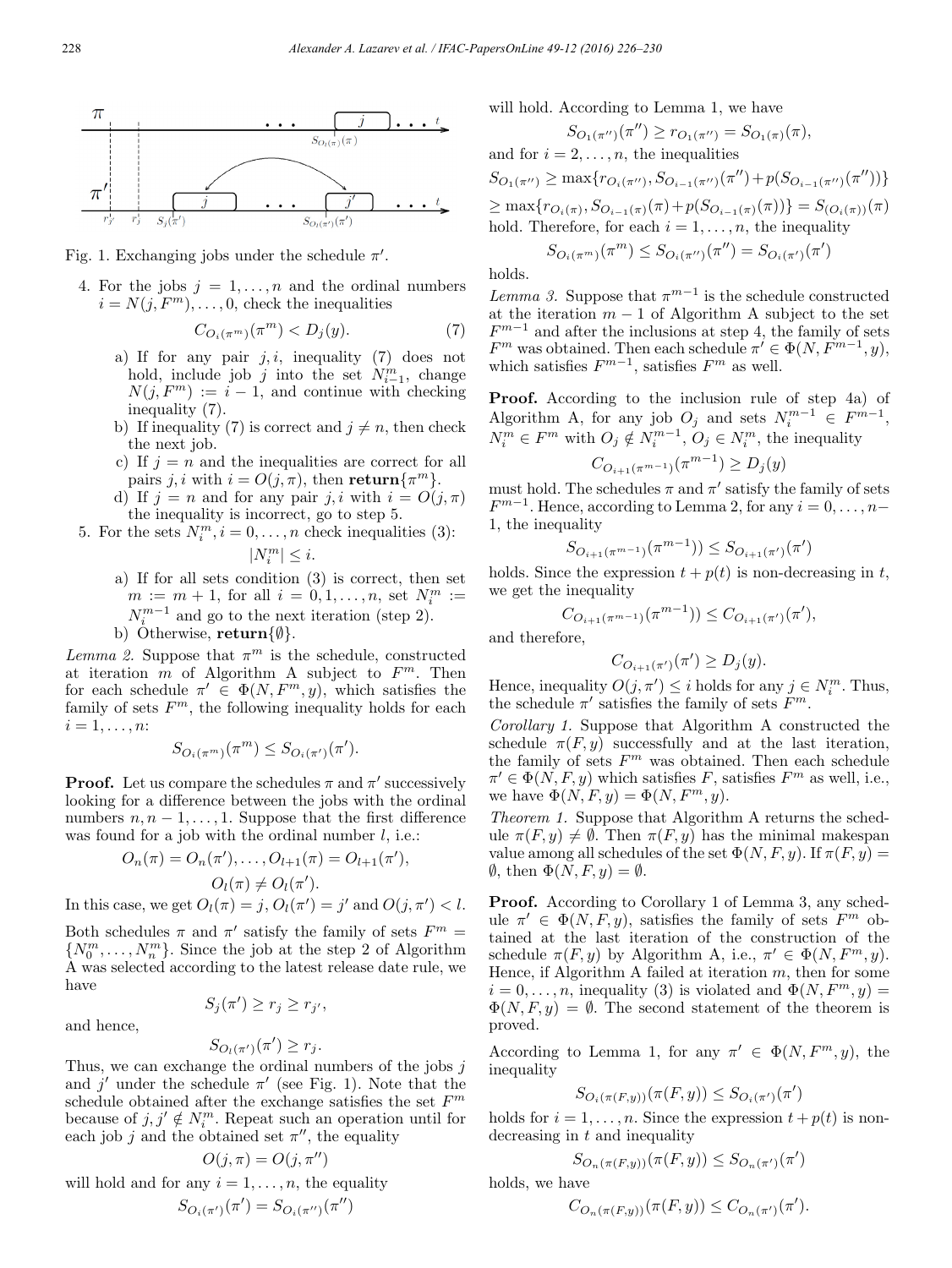Thus, for any  $\pi' \in \Phi(N, F, y)$ , the following inequality holds:

$$
C_{\max}(\pi(F, y)) \leq C_{\max}(\pi').
$$

Hence, Algorithm A constructs an optimal schedule with respect to the criterion (4).

### 3. SOLUTION OF THE MAIN PROBLEM

Now let us present an approach to construct the Pareto set  $\Omega(N)$  with respect to the criteria  $\varphi_{\text{max}}$  and makespan.

#### MAIN ALGORITHM M:

- 0. Input data:
- $N, \Omega(N) = \emptyset, y = +\infty.$
- 1. Set  $s := 0, N_n^s := N$  and for all  $i = 0, \ldots, n-1: N_i^s :=$ emptyset. Moreover, for each job *j* ∈ *N* set  $N(j, F<sup>s</sup>) = N$ .
- 2. Construct the schedule  $\pi_{s+1} = \pi(F^s, y)$  using Algorithm A. Let upon the completion of Algorithm A the family of sets  $F^{s+1} = \{N_0^{s+1}, N_1^{s+1}, \ldots, N_n^{s+1}\}\$ be obtained.
- 3. If  $\pi_{s+1} \neq \emptyset$ :

a) set 
$$
\pi^*(N) := \pi_{s+1}, y := \max_{j \in N} \varphi_j(\pi_{s+1});
$$

- b) if  $C_{\text{max}}(\pi_s) < C_{\text{max}}(\pi_{s+1})$ , include  $\pi_{s+1}$  into the  $\Omega(N)$ , set  $s := s + 1$  and go to the next iteration (step 2);
- c) if  $C_{\text{max}}(\pi_s) = C_{\text{max}}(\pi_{s+1})$ , replace  $\pi_s$  on  $\pi_{s+1}$  in the set  $\Omega(N)$ , set  $F^s := F^{s+1}$  and go to the next iteration (step 2).
- 4. If  $\pi_{s+1} = \emptyset$ , then return  $\{\Omega(N), \pi^*(N)\}.$

Lemma 4. Suppose that  $\pi_{s+1} = \pi(F^s, y^s)$  is a schedule constructed at the iteration  $s + 1$  of Algorithm M. Then each schedule  $\pi' \in \Pi(N)$  with  $\varphi_{\max}(\pi') < y^s$  satisfies the set  $F^s$ , i.e., we have

$$
\Phi(N, F^s, y^s) = \Phi(N, F^0, y^s),
$$
  
where  $F^0 = \{\emptyset, \dots, \emptyset, N\}.$ 

**Proof.** Note that  $\Pi(N) = \Phi(N, F^0, +\infty)$ . At the first iteration of Algorithm M, the schedule  $\pi_1 = \pi(F^0, y^0), y^0 =$  $+\infty$  was constructed by Algorithm A and a family  $F^1$  was obtained. According to Corollary 1 of Lemma 3, we have

$$
\Phi(N, F^1, y^0) = \Phi(N, F^0, y^0).
$$

Since  $y^1 = \varphi_{\text{max}}(\pi_0) < y^0$ , we have

 $\Phi(N, F^1, y^1) = \Phi(N, F^0, y^1),$ 

and subject to Corollary 1 of Lemma 3

$$
\Phi(N, F^2, y^1) = \Phi(N, F^1, y^1) = \Phi(N, F^0, y^1).
$$

Hence

$$
\Phi(N, F^2, y^2) = \Phi(N, F^0, y^2).
$$

Apply successively a similar argument to iteration  $i =$  $3, \ldots, s$ , we obtain

$$
\Phi(N, F^i, y^i) = \Phi(N, F^0, y^i).
$$

Theorem 2. The set of schedules  $\Omega(N)$  returned by the Algorithm M is Pareto-optimal with respect to the criteria  $\varphi_{\text{max}}$  and  $C_{\text{max}}$ . The schedule  $\pi^*(N)$  returned by Algorithm M satisfies the optimality criterion (1).

If  $\Omega(N) = \emptyset$ , then there is no feasible schedule, i.e.,  $\Pi(N) = \emptyset.$ 

**Proof.** According to Theorem 1, the schedule  $\pi(F^0, +\infty)$ obtained at the first iteration of Algorithm M has the minimal makespan value among all schedules of the set  $\Phi(N,F^0,+\infty) = \Pi(N)$ . If  $\pi(F^0,+\infty) = \emptyset$ , then  $\Pi(N) =$ ∅. The second statement is proved.

Suppose that  $\pi_i = \pi(F^i, y^i)$  is a schedule constructed at the iteration  $i$  of Algorithm M. According to Theorem 1 and Lemma 4, the schedule  $\pi_i$  is optimal with respect to the makespan criterion among all schedules of the set  $\Phi(N, F^i, y^i) = \Phi(N, F^0, y^i)$ , i.e., for each  $\pi'$  with  $\varphi_{\max}(\pi') < y^s$ , the inequality

$$
C_{\max}(\pi_i) \leq C_{\max}(\pi')
$$

holds. According to the Theorem 1 we have, that

$$
C_{\max}(\pi_{i+1}) \ge C_{\max}(\pi_i)
$$

for each two schedules  $\pi_i, \pi_{i+1} \in \Omega(N)$ . Subject to the steps 3b) and 3c) of the Algorithm M, for each two schedules  $\pi_i, \pi_{i+1} \in \Omega(N)$  holds

$$
C_{\max}(\pi_{i+1}) > C_{\max}(\pi_i)
$$

. Since  $y^i = \varphi_{\max}(\pi_{i-1})$  and  $C_{\max}(\pi_{i+1}) > C_{\max}(\pi_i)$ , we have

$$
C_{\max}(\pi_1) < C_{\max}(\pi_2) < \ldots < C_{\max}(\pi_s),
$$
\n
$$
\varphi_{\max}(\pi_1) > \varphi_{\max}(\pi_2) > \ldots > \varphi_{\max}(\pi_s).
$$

If the schedule  $\pi(F^s, y^s)$  does not exist, then according to Theorem 1 and Lemma 4, we have  $\Phi(N, F^0, y^s) =$  $\Phi(N, F^s, y^s) = \emptyset$ , i.e., there is no schedule with an objective function  $\varphi_{\text{max}}$  lower than  $y^s$ . Thus, the schedule  $\pi^*(N) = \pi_s$  satisfies the optimality criterion (1):

$$
\varphi_{\max}(\pi_s) = \min_{\pi \in \Pi(N)} \max_{j \in N} \left\{ \varphi_j(\pi) | C_j(\pi) < D_j \right\},\
$$

and  $\Omega(N)$  is a Pareto-optimal set with respect to the criteria  $\varphi_{\text{max}}$  and makespan.

#### 4. ESTIMATION OF THE COMPLEXITY

Theorem 3. The overall complexity of Algorithm M is  $O(n^3 \max\{\log n, H, P\})$ , where *n* is the number of jobs,  $H$  is the complexity of finding time  $t'$  such that

$$
t' = \min\left\{t|\varphi_j(t) \ge y\right\},\,
$$

and P is the complexity of the calculation of  $p(t)$ .

Proof. First, let us estimate the complexity of Algorithm A step by step.

- We calculate the values  $D_1(y), \ldots, D_n(y)$  in  $O(nH)$ operations and make some assignments in  $O(n)$  operations at step 1.
- The assignments of the ordinal numbers to the jobs at step 2 takes  $O(n \log n)$  operations.
- Setting the start times at step 3 takes  $O(nP)$  operations, where  $P$  is the complexity of the calculation of  $p(t)$ .
- The complexity of the steps 4b) and 4d) is  $O(n)$  and  $O(1)$ , respectively. The complexity of steps 4a) and 4c) will be estimated later.
- Checking  $n + 1$  inequalities at step 5 takes  $O(n)$ operations.

Hence, the steps  $1, 2, 3, 4b$ ,  $4d$ ,  $5$  of one iteration of Algorithm A take  $O(n \max\{\log n, H, P\})$  operations.

At each iteration m of Algorithm A except the final one, there are some inclusions into the sets  $N_0^m, N_1^m, \ldots, N_{n-1}^m$ . Suppose that the maximum value of the objective function